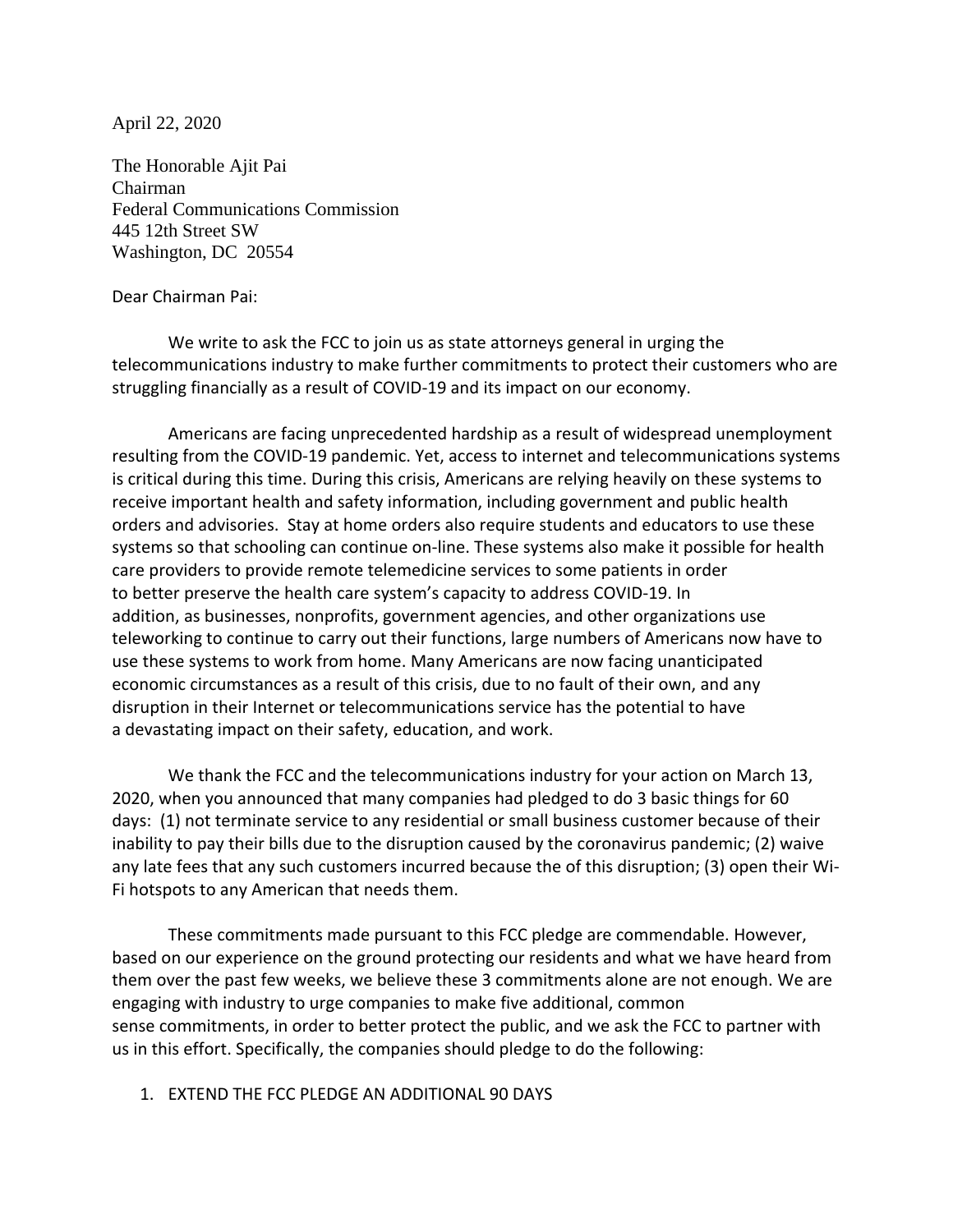Per the earlier FCC pledge, the companies only made commitments for a time period of 60 days and, therefore, those commitments will expire on May 13, 2020. It is obvious that for the commitments to have the needed impact it will be necessary for them to be extended beyond May 13. Therefore, these companies should pledge to take the actions set forth in the original FCC pledge – as well as well as the commitments and actions set forth in this letter – for an additional 90 days, or until August 11.

### 2. USE FAIR AND REASONABLE PAYMENT PLANS

The companies should give customers experiencing economic hardship related to the COVID-19 pandemic a fair and reasonable amount of time to pay any bills in arrears that were accumulated during this crisis. The companies should provide these customers payment options over at least a 6 month period from August 11 to pay off any past-due balance. Consumers who are able to pay their bills should pay their bills. But, as a practical matter, many consumers who cannot pay their bills due to the disruption caused by the pandemic and – in turn, do not have their service terminated by the company, per the FCC pledge – will not likely be able to immediately pay their past due bill as soon as the time period covered by the pledge ends. A company should not immediately take debt collection action against these consumers or attempt to impair their credit when, through no fault of their own, they were unable to pay their bills due to the disruption caused by this pandemic. These consumers should be given a reasonable amount of time to pay their past due bills without penalty. In these instances the companies should not assess any penalties for nonpayment.

## 3. RECONNECT PREVIOUSLY DISCONNECTED CUSTOMERS

The companies should reconnect as appropriate and feasible any customers disconnected who wish to be reconnected for a minimum of 90 days from May 13, or August 11, with reconnection fees and penalties waived. Some customers may have had the misfortune of experiencing economic hardship due to the COVID-19 pandemic just before the FCC pledge commitments were made and, as a result, had service terminated before the pledge to not terminate service went into effect. Those consumers should not be worse off than similarly situated consumers simply due to such timing. Companies should pledge to reconnect such customers so that they can be safe, work from home, and obtain the other protections they receive from being connected to the country's Internet and telecommunications services

## 4. EXPAND DATA CAPS

Cell phone providers should expand data caps and waive any overage charges for a minimum of 90 days from May 13, or August 11. During this crisis, consumers simply need to use their cell phone more often, due to no fault of their own. Due to the economic conditions created by this crisis, cell phone companies should expand their data caps and not seek to impose increased charges on customers when they exceed their current limits.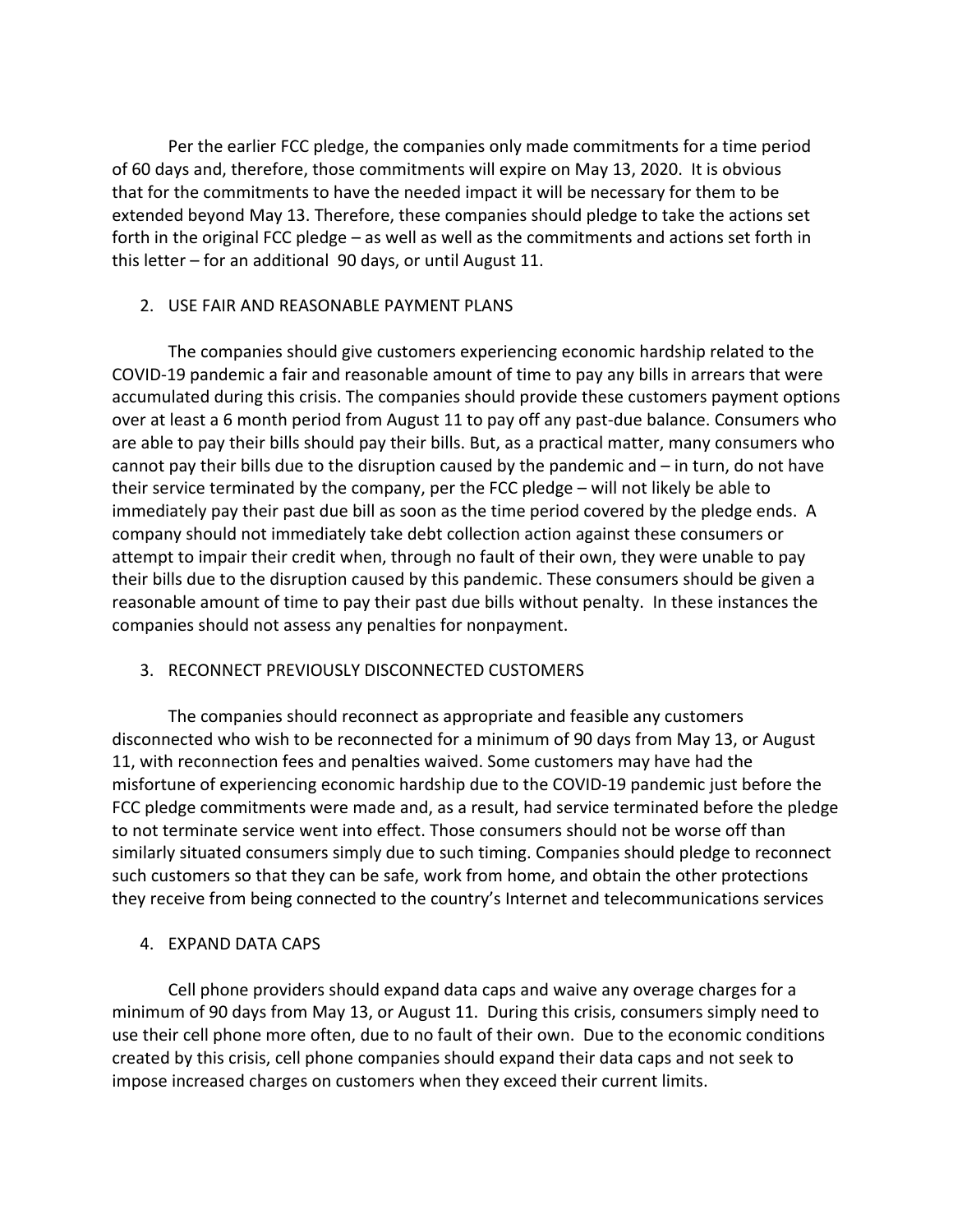#### 5. EDUCATE THEIR CUSTOMERS

Finally, the companies should inform and educate their customers about the COVID-19 related services they are providing, and should also attempt to protect consumers by informing them and educating them about COVID-19 scams. They should, as a matter of common sense, inform and educate customers about the availability of the services and related services they are offering customers pursuant to the FCC pledge and the additional commitments we are asking them to make here. After all, if customers are not informed of the availability of these options and do not utilize them, the commitments made by companies will have little impact or public benefit. In addition, they should inform and educate their customers about COVID-19 related scams, such as scam robocalls and phishing emails. Attorneys General and other governmental authorities have worked hard during this time to inform and educate consumers about such scams because it is always ideal to try to head off and prevent scams before they take place. Internet and telecom companies are also in a good position to inform and educate consumers about scams and should take reasonable efforts to do so. The more consumers we can help prevent from falling prey to scams the better.

Thank you for reviewing our request that you join us in calling on the telecommunications industry to do more. We agree with what you said when you announced the FCC pledge: "As the coronavirus outbreak spreads and causes a series of disruptions to the economic, educational, medical, and civil life of our country, it is imperative that Americans stay connected. Broadband will enable them to communicate with their loved ones and doctors, telework, ensure their children can engage in remote learning, and – importantly – take part in the 'social distancing' that will be so critical to limiting the spread of this novel coronavirus."

Our offices will be glad to work with you and your staff to discuss the additional commitments and actions set forth above that the companies should take to ensure that Americans truly are able to stay connected in a way that will allow them to be able to work and stay informed and safe during this difficult time period. Please find attached a draft of the pledge we are asking telecommunications companies to take for your consideration.

Sincerely,

Josh Stein **Herbert H. Slatery III** North Carolina Attorney General Tennessee Attorney General

Xavier Becerra **Phil Weiser** California Attorney General **Colorado Attorney General** 

Weiser Culi,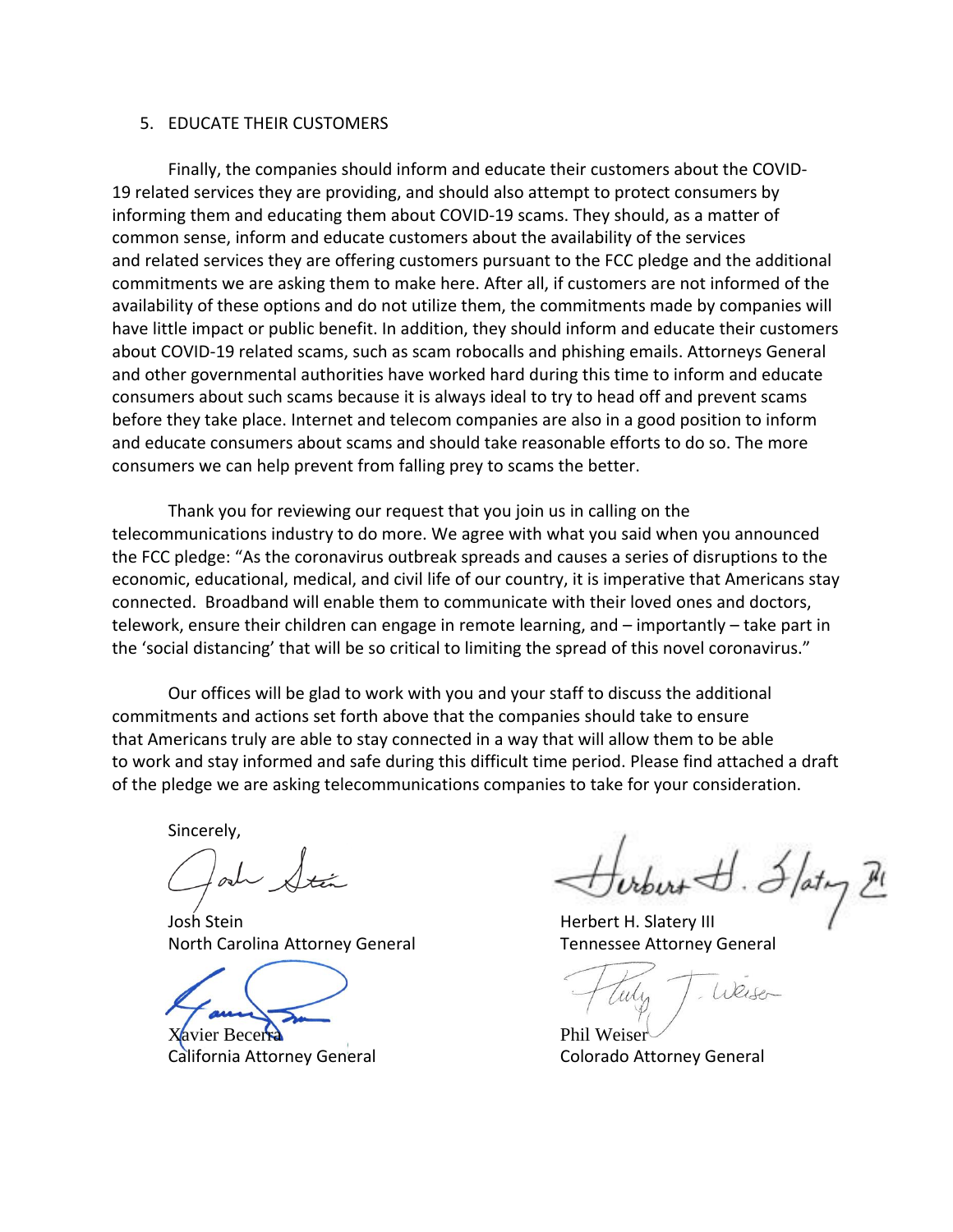William Tong (New York 1995) Muslim Muslim Kathleen Jennings Connecticut Attorney General **Exercise Settem** Delaware Attorney General

Karl A. Racine **Leevin Taitano Camacho** District of Columbia Attorney General Guam Attorney General

Clare E. Connors **Kwame Raoul** Hawaii Attorney General **Illinois Attorney General** 

Tom Nills

Tom Miller **Aaron M. Frey** 

 $Bia - 2$  free

Brian Frosh **Maura Healey** 

tana N

Dana Nessel **New York Contract Contract Contract Contract Contract Contract Contract Contract Contract Contract Contract Contract Contract Contract Contract Contract Contract Contract Contract Contract Contract Contract Co** 

Douglas Peterson **Gurbir S. Grewal** 

Hector Balderas **Letitia James** New Mexico Attorney General New York Attorney General

mings

aron h. Frey

Iowa Attorney General Maine Attorney General

Maryland Attorney General Massachusetts Attorney General

Michigan Attorney General Minnesota Attorney General

Nebraska Attorney General New Jersey Attorney General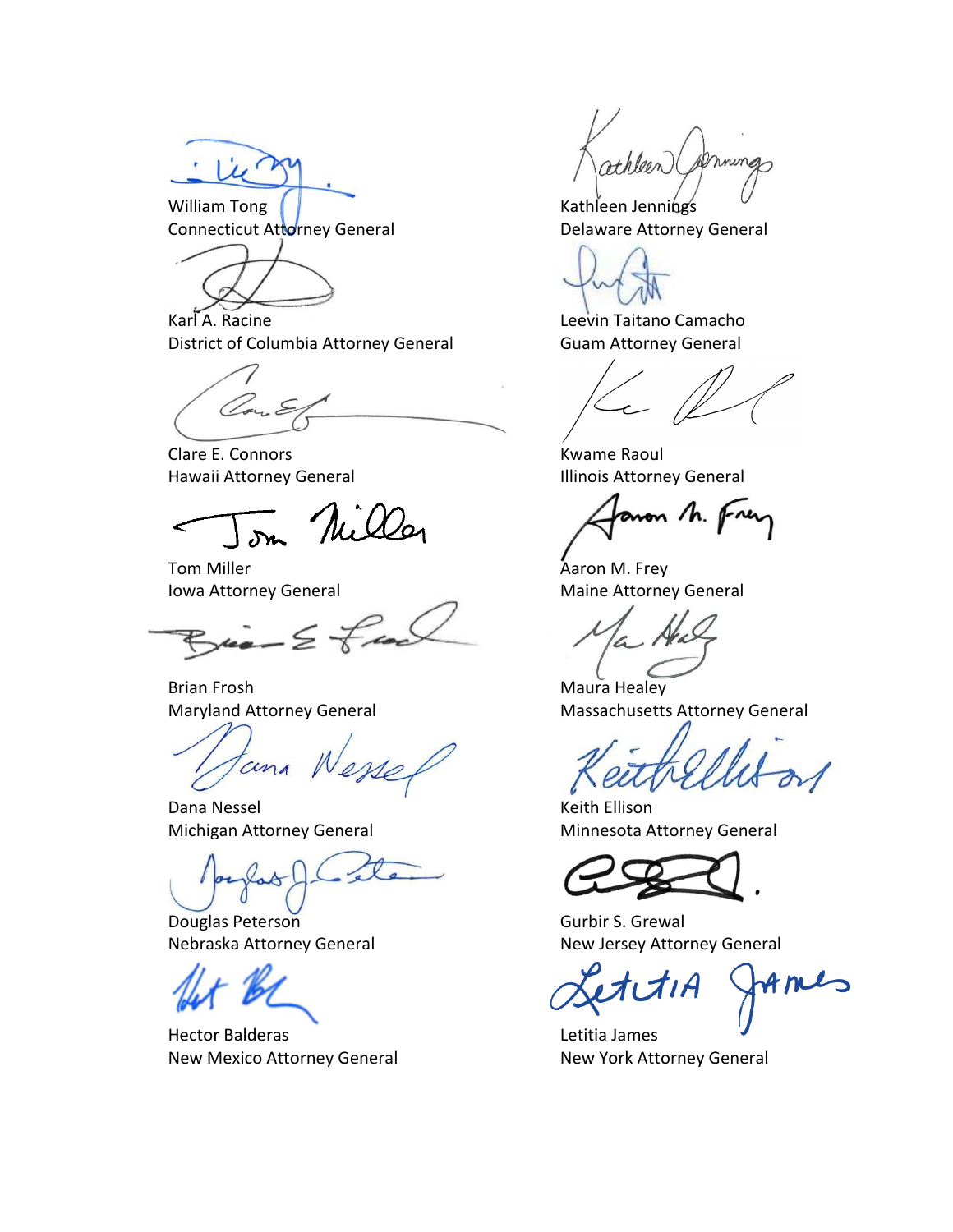CElle 7. Rounde

₽

Peter F. Neronha T.J. Donovan Rhode Island Attorney General Vermont Attorney General

Marr R. Henny

Mark R. Herring  $\bigwedge$  Robert W. Ferguson

oshua L. Kal

**Joshua L. Kaul** Wisconsin Attorney General

Ellen F. Rosenblum **Dennise N. Longo Quiñones**<br>
Oregon Attorney General **Dennise N. Longo Quiñones** Puerto Rico Attorney General

Virginia Attorney General  $\bigcup$  Washington Attorney General